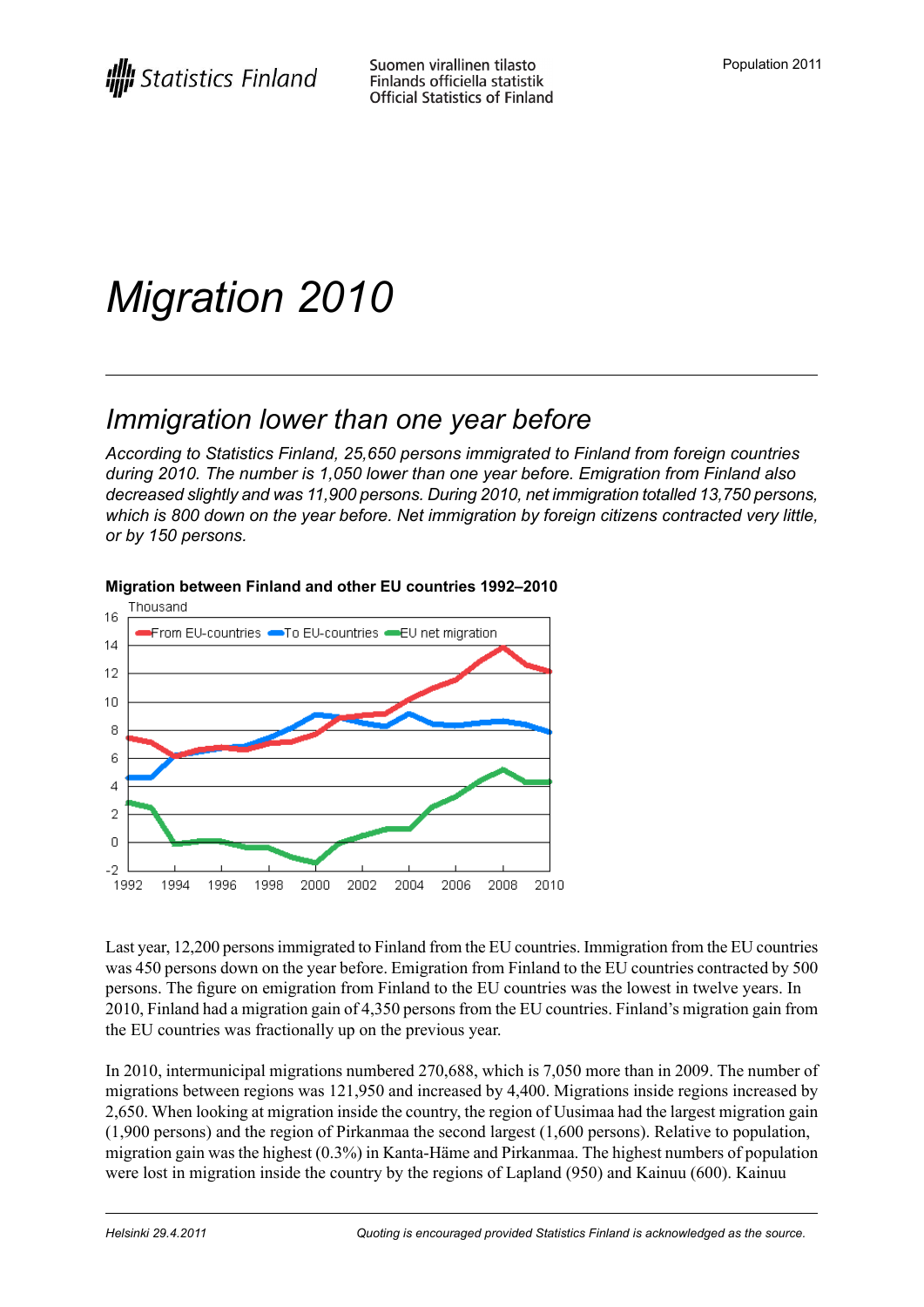suffered the largest migration loss relative to population (0.7%) and Lapland the second largest (0.5%). During 2010, intramunicipal migrations numbered 558,997, which is 2,600 (0.5%) down on 2009. Kainuu and Lapland suffered the largest migration losses relative to the size of the population.

| Year | <b>Type</b> |                                                                              |        |        |        |
|------|-------------|------------------------------------------------------------------------------|--------|--------|--------|
|      |             | Intermunicipal Intramunicipal migration Immigration Emigration Net migration |        |        |        |
| 2000 | 243,034     | 544,690                                                                      | 16,895 | 14,311 | 2,584  |
| 2001 | 263,989     | 594,609                                                                      | 18,955 | 13,153 | 5,802  |
| 2002 | 256,382     | 577,888                                                                      | 18,113 | 12,891 | 5,222  |
| 2003 | 255,502     | 593,589                                                                      | 17,838 | 12,083 | 5,755  |
| 2004 | 265,157     | 599,494                                                                      | 20,333 | 13,656 | 6,677  |
| 2005 | 274,642     | 614,507                                                                      | 21,355 | 12,369 | 8,986  |
| 2006 | 272,280     | 593,286                                                                      | 22,451 | 12,107 | 10,344 |
| 2007 | 278,907     | 589,363                                                                      | 26,029 | 12,443 | 13,586 |
| 2008 | 268,524     | 547,973                                                                      | 29,114 | 13,657 | 15,457 |
| 2009 | 263,646     | 571,617                                                                      | 26,699 | 12,151 | 14,548 |
| 2010 | 270,688     | 568,997                                                                      | 25,636 | 11,905 | 13,731 |

#### **Migration 2000–2010**

• The regional division in all years is the one valid on 1 January 2011.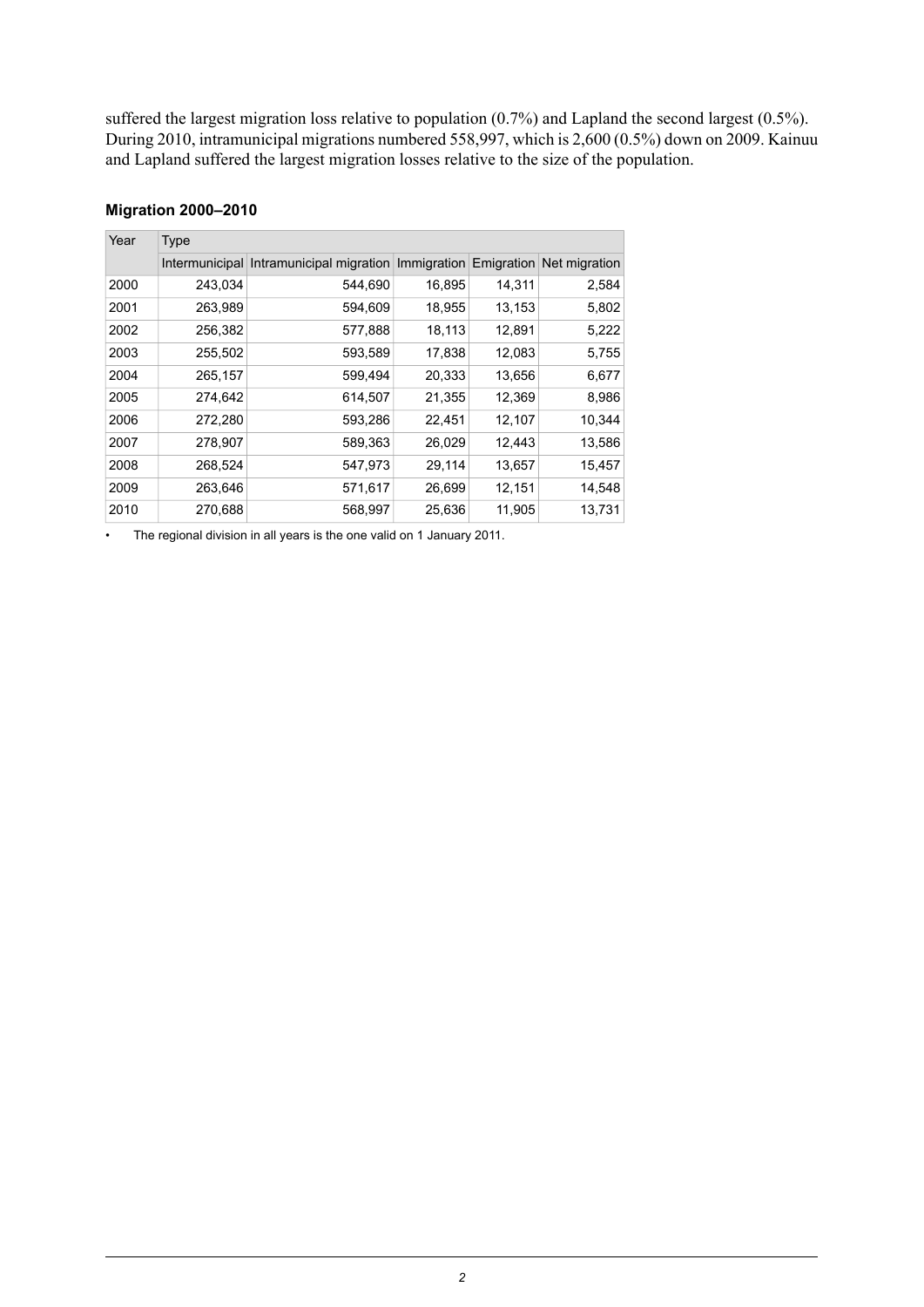## *Contents*

## *Tables*

| <b>Appendix tables</b>  |  |
|-------------------------|--|
| <b>Figures</b>          |  |
| <b>Appendix figures</b> |  |
|                         |  |
|                         |  |
|                         |  |
|                         |  |

|--|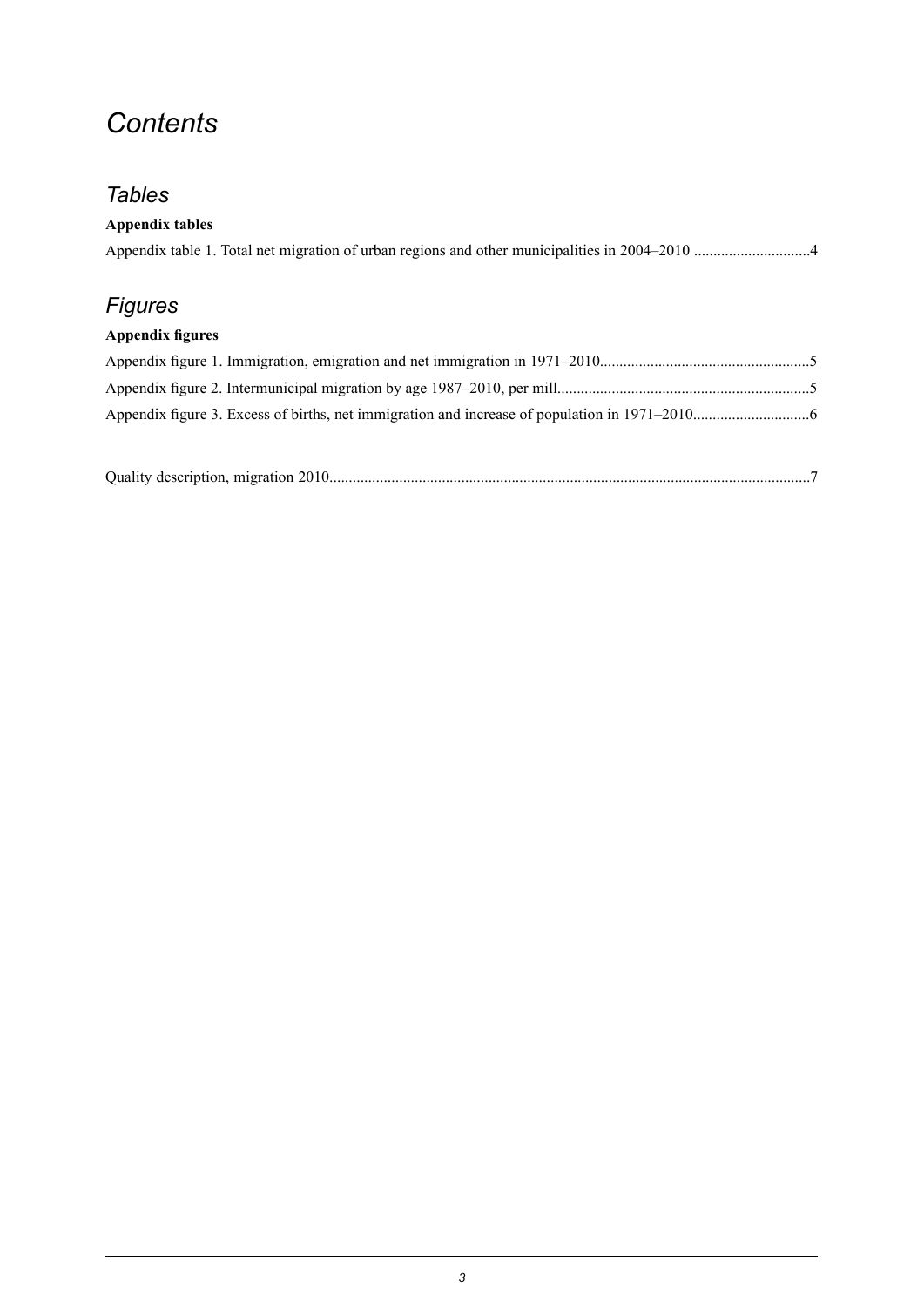## *Appendix tables*

| Year | Area          |                  |                      |  |  |  |
|------|---------------|------------------|----------------------|--|--|--|
|      | Whole country | Urban regions 1) | Other municipalities |  |  |  |
| 2004 | 6,677         | 9,080            | $-2,403$             |  |  |  |
| 2005 | 8,986         | 11,734           | $-2,748$             |  |  |  |
| 2006 | 10,344        | 13,721           | $-3,377$             |  |  |  |
| 2007 | 13,586        | 15,749           | $-2,163$             |  |  |  |
| 2008 | 15,457        | 18,615           | $-3,158$             |  |  |  |
| 2009 | 14,548        | 16,693           | $-2,145$             |  |  |  |
| 2010 | 13,731        | 16,167           | $-2,436$             |  |  |  |

#### <span id="page-3-0"></span>**Appendix table 1. Total net migration of urban regions and other municipalities in 2004–2010**

• 1) Urban municipalities and their satellite municipalities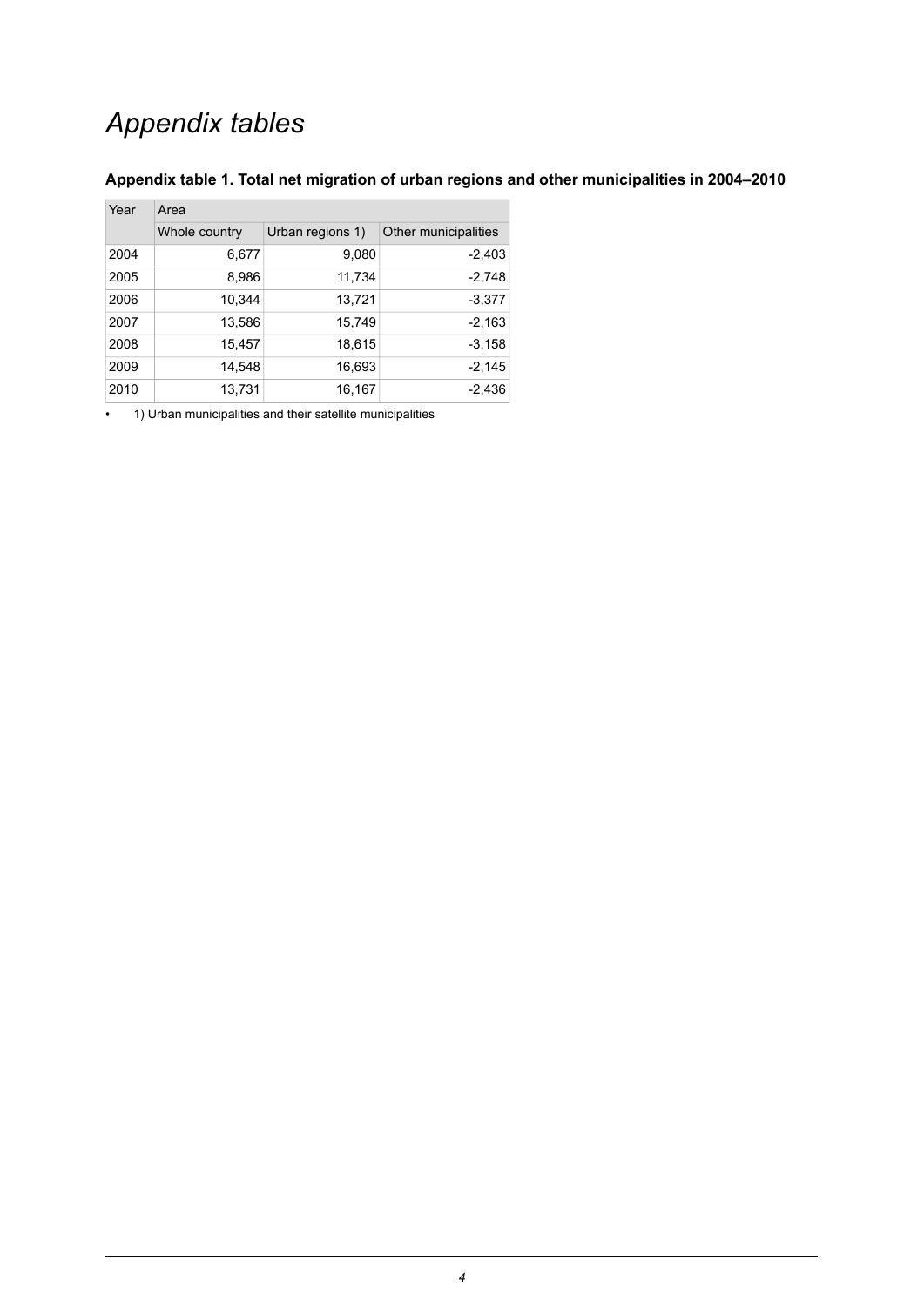## *Appendix figures*



<span id="page-4-0"></span>

<span id="page-4-1"></span>

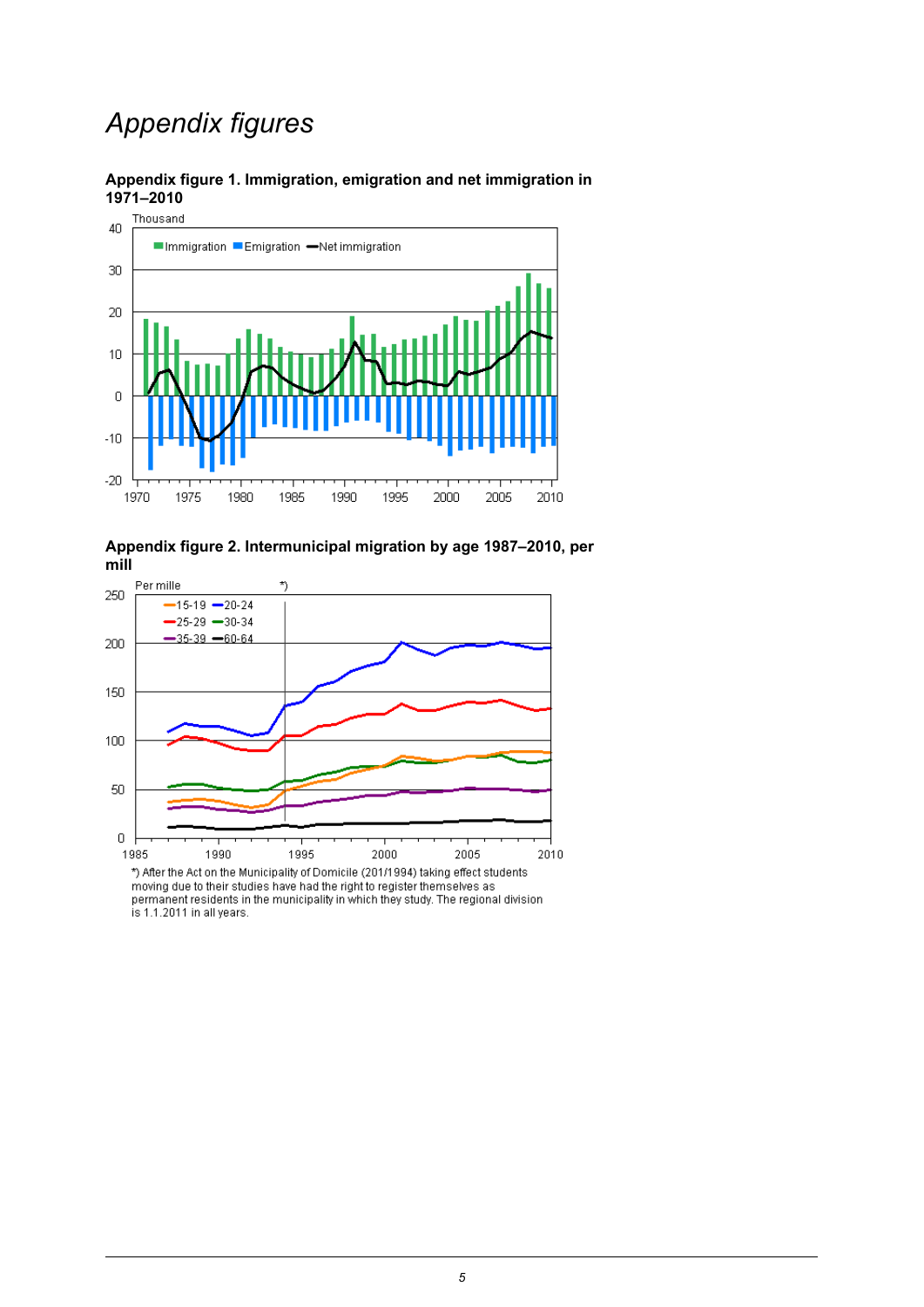#### <span id="page-5-0"></span>**Appendix figure 3. Excess of births, net immigration and increase of population in 1971–2010**

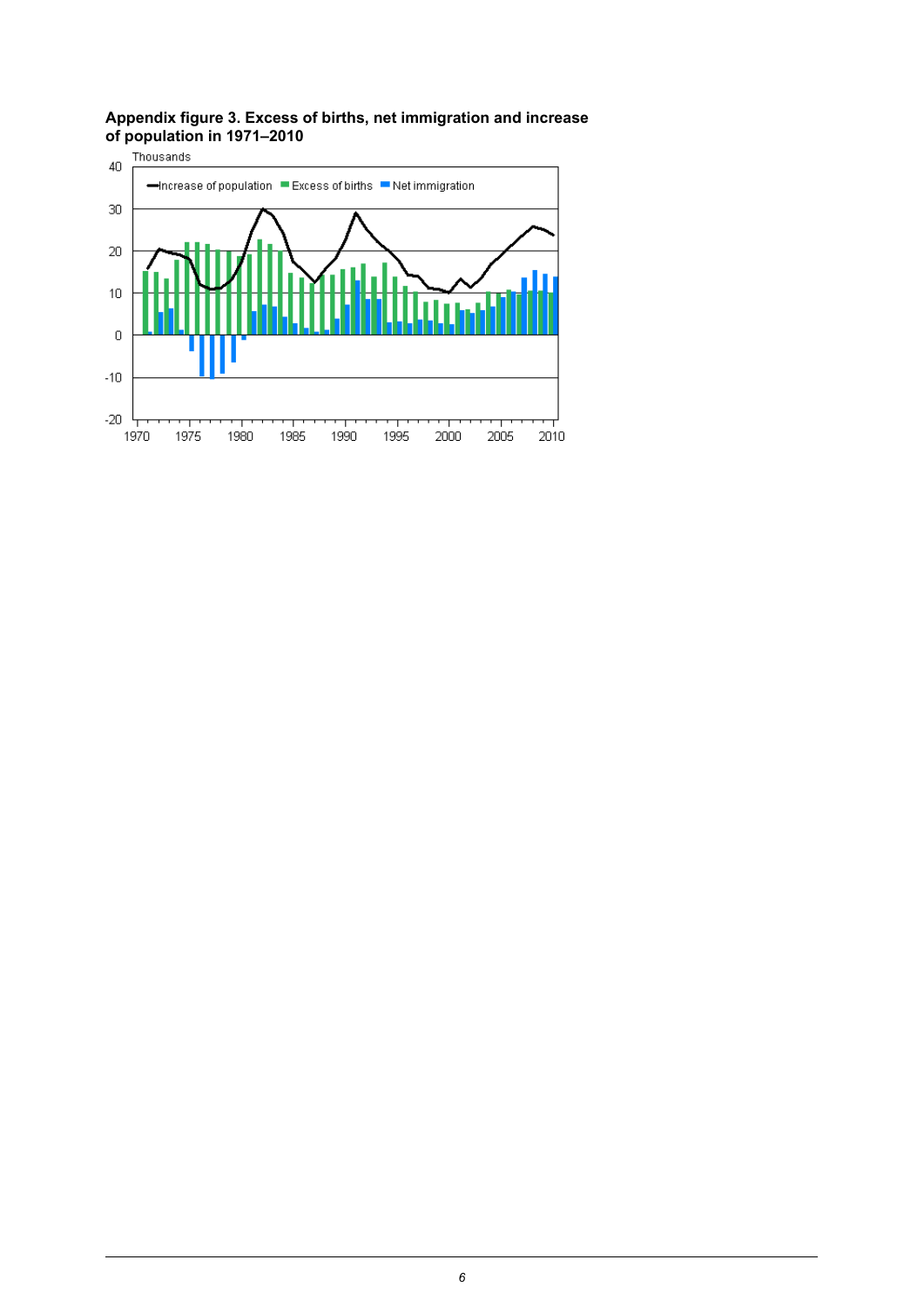## <span id="page-6-0"></span>*Quality description, migration 2010*

## *1. Relevance of statistical information*

The main source used when producing Finnish population statistics is the Population Information System of the Population Register Centre. Changes in the data on the vital events of the resident population are updated into the Population Information System continuously by local population register authorities. From 1975 Statistics Finland has obtained population data from the Population Register Centre.

The last population registration was carried out in Finland on 1 January 1989. After that the Population Information System has been updated by notifications of changes. The data stored in the Population Information System are specified in the Population Information Act (11 June 1993/507).

Statistics Finland's function is to compile statistics on conditions in society (Statistics Finland Act of 24 January 1992/48). These also include demographic statistics. Statistics Finland's Rules of Procedure defines the Population Statistics unit as the producer of demographic statistics (Statistics Finland's Rules of Procedure, TK-00-1469-10).

In accordance with the Act on the Municipality of Domicile, the municipality of domicile and the place of residence of individuals are recorded in the Population Information System. The municipality in which a person lives or the one construed by the inhabitant as the municipality of domicile on the grounds of residence, family ties, livelihood or other equivalent circumstances, or to which the inhabitant has close links due to the aforementioned circumstances is deemed the municipality of domicile. (Act on the Municipality of Domicile, 201/1994.) The population registered in the Population Information System is divided into those present and those absent. Those present are permanent residents of Finland, either Finnish nationals or aliens. Those absent are Finnish nationals who when emigrating from the country have reported that they intend to be absent from Finland for more than one year, with the exception of Finnish nationals who are diplomats and those working in development co-operation (Act on the Municipality of Domicile, 201/1994.) Only changes in the population resident in Finland on 31 December are taken into account when compiling statistics on vital events. Persons moving to Finland from abroad are classified in the population statistics if the place of residence they have declared as their municipality of domicile is later confirmed as their place of residence.

#### *Internal migration*

Those changing place of domicile are expected within one week of the move to report on the change of address, specifying all family members involved in the move. The notice is delivered to the register office of the new place of residence. The move is indicated as either a permanent or a temporary one, and once the register office receives the notice, the register office determines whether the nature of the move involves a permanent or temporary change of domicile. Since 1 June 1994, when the Act on the Municipality of Domicile (201/1994) came into effect, students moving due to their studies have had the right to register themselves as permanent residents in the municipality in which they study. Data on the change of dwelling and place of domicile are transferred in machine-language format to the Population Information System. The register office of the new place of residence sends the data on the new place of domicile to the register office of the former place of residence. (Population Data Act 507/1993 and amendment 202/1994; Act on the Municipality of Domicile 201/1994; Decree on the Municipality of Domicile 351/1994)

The effect of annexations has not been taken into account in the statistics on the volume of migration in the years of 1990-99 because combined figures for the annexed municipalities are given as the figures for the annexed municipality in the years prior to the year of annexation. The effect of the change in the statistical period is illustrated below in connection with the description of the intra-municipal migration concept.

The propensity for internal migration, or the rate of internal migration, refers to the number of migrants per 1,000 of the mean population in the area of departure. The propensity for internal migration indicates the migrants per 1,000 of the mean population in the age group in question.

#### *Intramunicipal migration*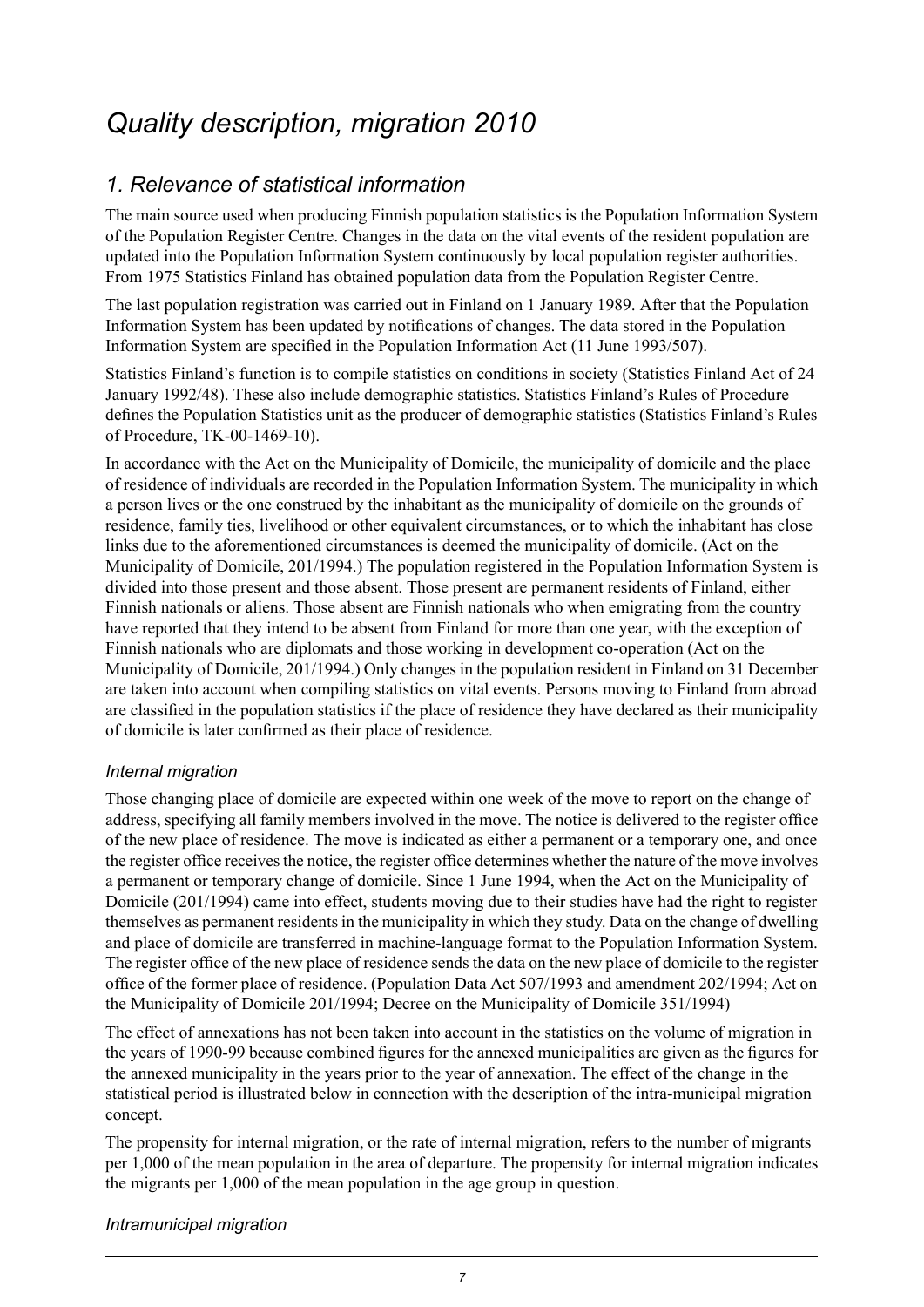Statistics Finland receives information on the changes in place of residence that involve a permanent change of domicile. These changes in domicile are classified at Statistics Finland into intramunicipal moves and intermunicipal moves. Intramunicipal moves consist of moves from one dwelling to another within the same municipality, with moves from one building or house to another forming a separate sub-category. Intramunicipal statistics dating to 1986 and earlier cover only moves from one building or house to another within the same municipality.

Until 1993, the concept of intramunicipal migration consisted of moves from one household-dwelling unit to another within the same municipality. Since 1994, intramunicipal moves from institutional household-dwelling units to private household-dwelling units and vice versa have been included in the data. Moves from a situation where there is no permanent dwelling to private household-dwellings and vice versa have been classified as intramunicipal migration since 1994. This change in the concept has resulted in an increase of about 6 per cent in the intramunicipal migration data.

When the data for 1993 were produced, the statistical period was also changed from the period of 2 January to 1 January into 1 January to 31 December because of the corresponding change in the Population Information System. In the transition year the statistical period fell one day short of one year (the effect being 11,000 cases of intramunicipal migration and 4,500 cases of intermunicipal migration).

The coming into force of the Act on the Municipality of Domicile has somewhat increased the volume of intramunicipal and intermunicipal migration in 1994 and after that.

#### *Immigration and emigration*

A Finnish citizen having entered the country must notify the register office if his/her intended stay in the country exceeds three months. The register office will update his/her data in the Population Information System (Act 661/2009). A foreign citizen may enter Finland provided he/she holds a required valid visa, residence permit or residence permit for an employed or self-employed person, unless he/she is an EU or EEA citizen or unless otherwise provided by an international agreement binding Finland (Aliens Act 301/2004). An EU or EEA citizen may stay in the country without a separate permit for three months, after which his/her stay in the country requires justifications and registration with the register office. The register office enters the reported information about the domicile of a foreign citizen into the Population Information System if the person receives a municipality of domicile and a permanent place of residence in it in Finland as defined in the Act on the Municipality of Domicile (201/1994). The length of employment or studying from entry into the country or the length of employment contract must be two years for a foreign citizen to receive the right to a place of domicile.

At a justified request, the information on a foreign citizen may also be entered after a short stay if he/she has, for example, a temporary place of residence in Finland as defined in the Act on the Municipality of Domicile and the entry is necessary for the realisation of rights related to employment or a similar circumstance (Act 661/2009). In statistics on population changes, a person's move into Finland from elsewhere is regarded as immigration only if a notation has been made into the Population Information System that he/she has received a permanent place of residence in Finland.

Persons emigrating from the country must submit a notice of change of address in the same way as persons who migrate within the country (Acts 661/2009, 201/1994). Persons who move to live abroad for more than one year are primarily regarded as emigrants. An exception to this are Finnish diplomats and persons working in development co-operation, etc. (Act on the Municipality of Domicile 201/1994). In accordance with an agreement between the Nordic countries, a period of residence of less than six months is not regarded as a move (Act on the Municipality of Domicile 201/1994, Decree and Treaty 96/2006).

When a person moves from one Nordic country to another, he/she must report his/her move to the local register authority of the country of entry, which will decide whether or not the person is registered as resident in the country of entry. The register authority of the country of entry informsthe person concerned and the register authority of the country of exit about its decision. The date when the person has been entered into the local population register of the country of entry is recorded as the date of emigration in the population register of the country of exit (Act on the Municipality of Domicile 201/1994, Decree and International Treaty 96/2006).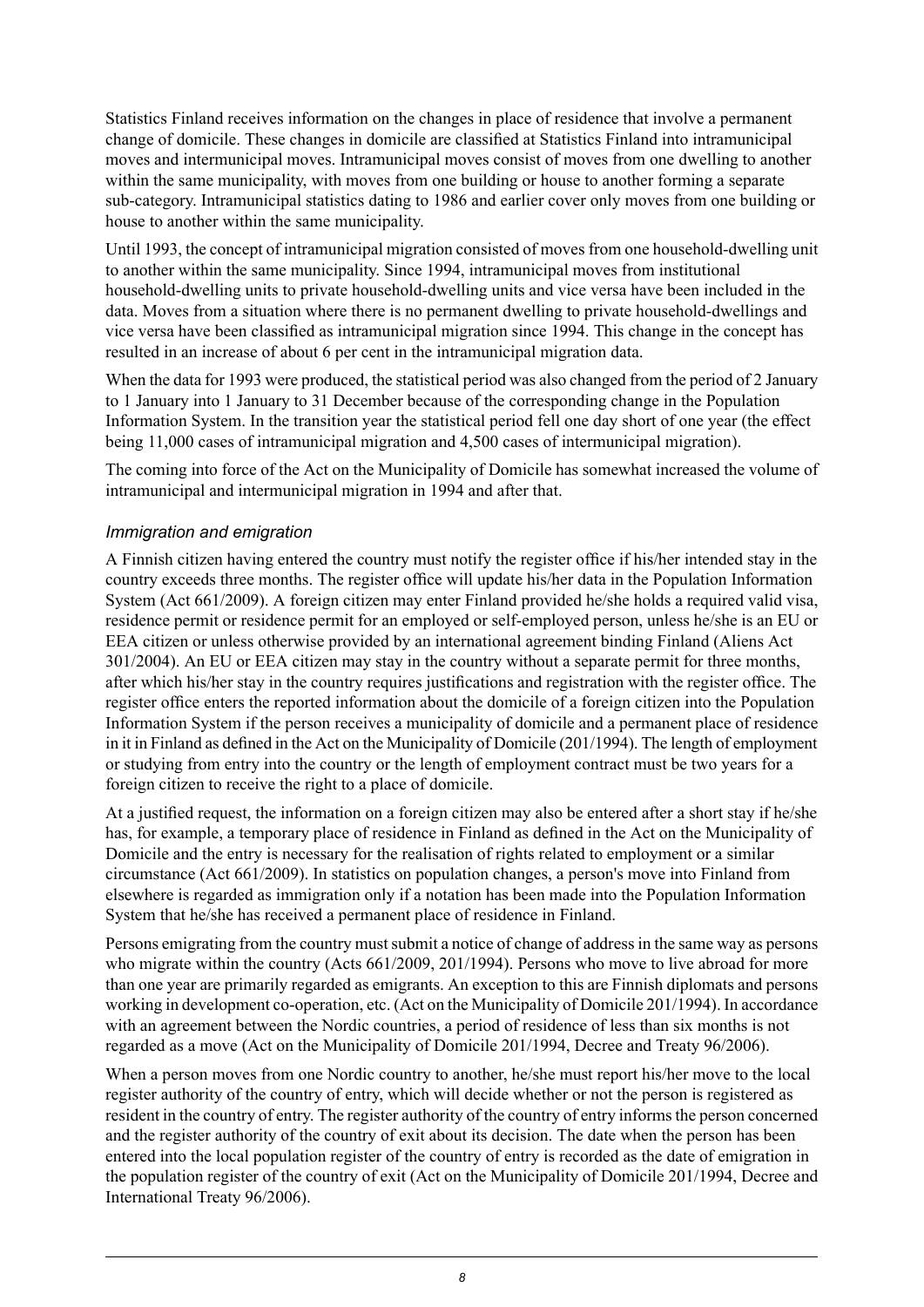## *2. Methodological description of survey*

Each parish in the Evangelical-Lutheran and Greek Orthodox churches maintains a population register; in addition, the register office of each jurisdictional district maintains a register of the members of other religious bodies and of those with no religious affiliations. Data recorded in the population registers of the jurisdictional districts and parishes are transferred daily to Population Register Centre to be updated in the Population Information System. Statistics Finland receives the updated data on vital events in machine-language format on a weekly basis.

The deadline for delivering data to Statistics Finland on vital events in the statistical year is the end of January of the following year. The exception to this is the data on stillbirths, which were expected by the end of August. Data on population changes in statistical year delivered to Statistics Finland after this date are included in the data of the following year.

### *3. Correctness and accuracy of data*

In general, the Population Information System of the Population Register Centre can be considered very exhaustive as regards persons. In order that a person obtains a personal identity code, he or she has to be registered in the Population Information System. It is practically impossible to live in Finland without a personal identity code. A personal identity code is needed so that one can work legally, open a bank account, have dealings with authorities and so on. It can be safely assumed that Finland cannot have any substantial numbers of 'moonlighters' who receive their pay in cash for periods of over one year, for example. Staying in Finland for at least one year is the prerequisite for registering into the population of Finland.

After abolishment of yearly checking of domicile registers (January 1) in 1989 the Population Information System has been maintained only by notifications of changes to population information. Their correctness is determined by a reliability survey made on the addresses in the Population Information System.

The Population Register Centre charges Statistics Finland with the task of conducting yearly a sample survey on correctness of address information. Around 11,000 people are asked whether their address in the Population Information System is correct. In the 2010 survey, the address was correct for 99.0 per cent of the respondents.

In connection with municipal elections, returned notifications of voting sent to foreigners usually reveal around 1,000 persons who have moved from the country without giving notice and are thus still included in the Finnish population. The Population Register Centre removes them from the resident population in the Population Information System before the following turn of the year.

### *4. Timeliness and promptness of published data*

Final vital statistics are published yearly in May to June, except for those on stillbirths, which are released in September. Since 1999 the regional division used has been that of the first day of the following year. Thus the municipalities that unite on the first day of the new year are already combined in the statistics on the last day of the previous year. Information on the vital statistics of the united municipalities before the unification is available from 2003 onwards.

Preliminary statistics of population changes is released quarterly always at the end of the month following the previous quarter. Summary data of monthly population changes an population is released every month three weeks after the end the month. Preliminary population statistics by municipality are available by month. Monthly statistics of population changes is chargeable statistics and it is released monthly.

## *5. Accessibility and transparency/clarity of data*

Basic population data are available in electronic form by municipality or with larger regional divisions than municipality in Statistics Finland's free Statistical Database on the internet.

[http://tilastokeskus.fi/tup/tilastotietokannat/index\\_en.html](http://tilastokeskus.fi/tup/tilastotietokannat/index_en.html)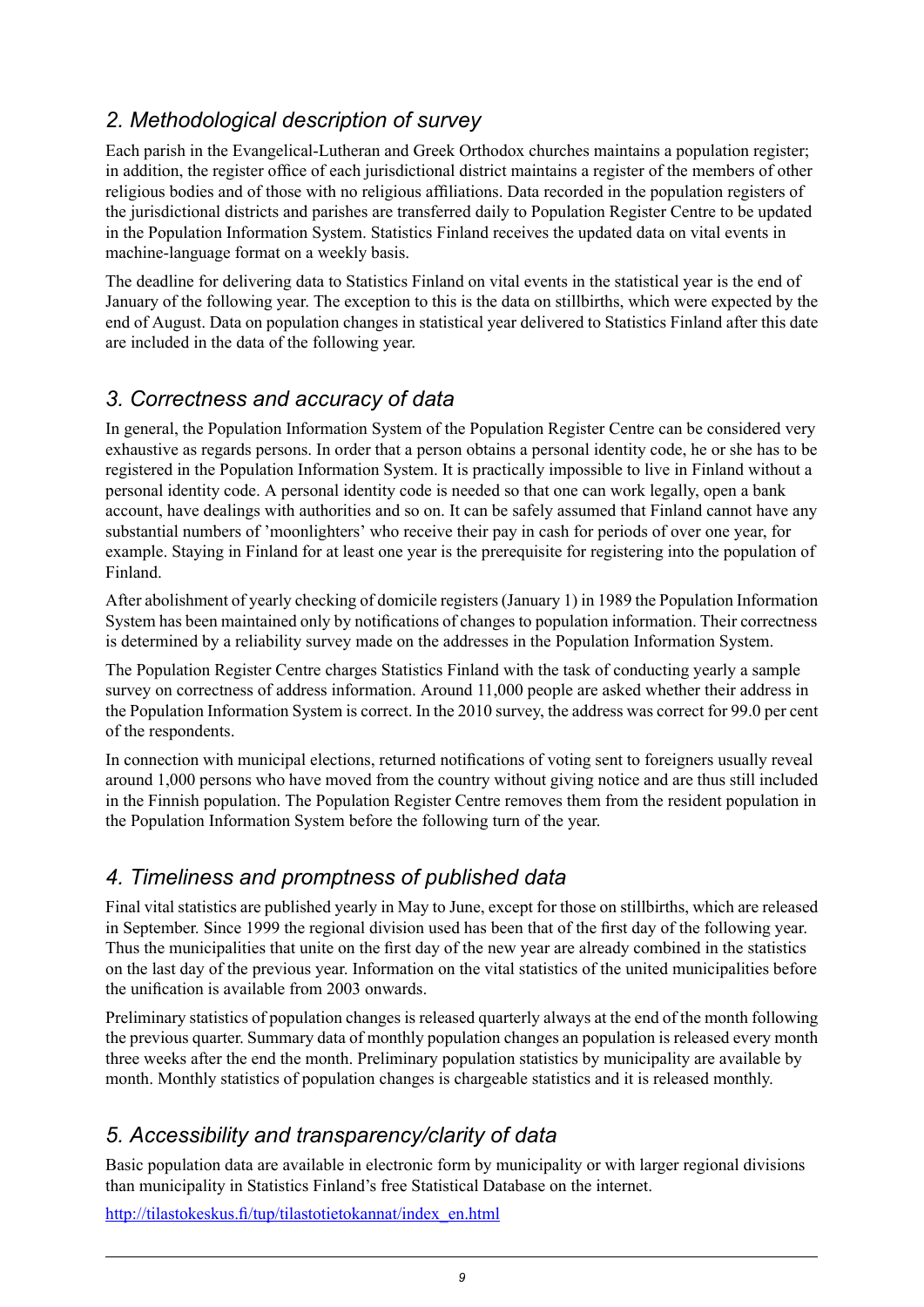The chargeable information service contains more specified information about the population by sub-area of municipality, for example.

The Altika statistical service also includes municipality-specific population data from 1975 onwards.

### *6. Comparability of statistics*

Comparable regional vital statistics series are available free from 1987. The tables always indicate which regional division is used.

Vital statistics data on the numbers of births, deaths and marriages contracted are available from 1749 onwards. From 1773 there are data about mothers having given birth by five-year age group and from 1936 about all children born by age of mother. After the statistical revision of 1877 collection of data on deaths was started by one-year age group, which made it possible to begin calculation of accurate mortality and lifetime tables from the 1880s onwards. On account of this statistical revision, annual collection of data on migration and divorces was also started.

Compilation of statistics on immigrants based on lists of passports began in 1900 and continued until 1984. From 1945 there are data on the total volume of migration between Finland and foreign countries derived from statistical materials of other countries. The migration statistics between the Nordic Countries improved in 1969, when the so-called Inter-Nordic Migration Form was introduced. Production of statistics on migration outside the Nordic Countries improved further in 1985, when the obligation to notify was extended to emigrants.

Population data by municipality are available in electronic form in the Altika information service from 1975 onwards. The population time series in the free "Väestö" online service begin from the year 1980 or 1987. Vital statistics time series for the whole country is available from 1749.

### *7. Coherence and consistency/uniformity*

Statistics Finland's other statistics use the data of demographic statistics as basic information on population. Consequently, Statistics Finland's other statistics correspond to demographic statistics.